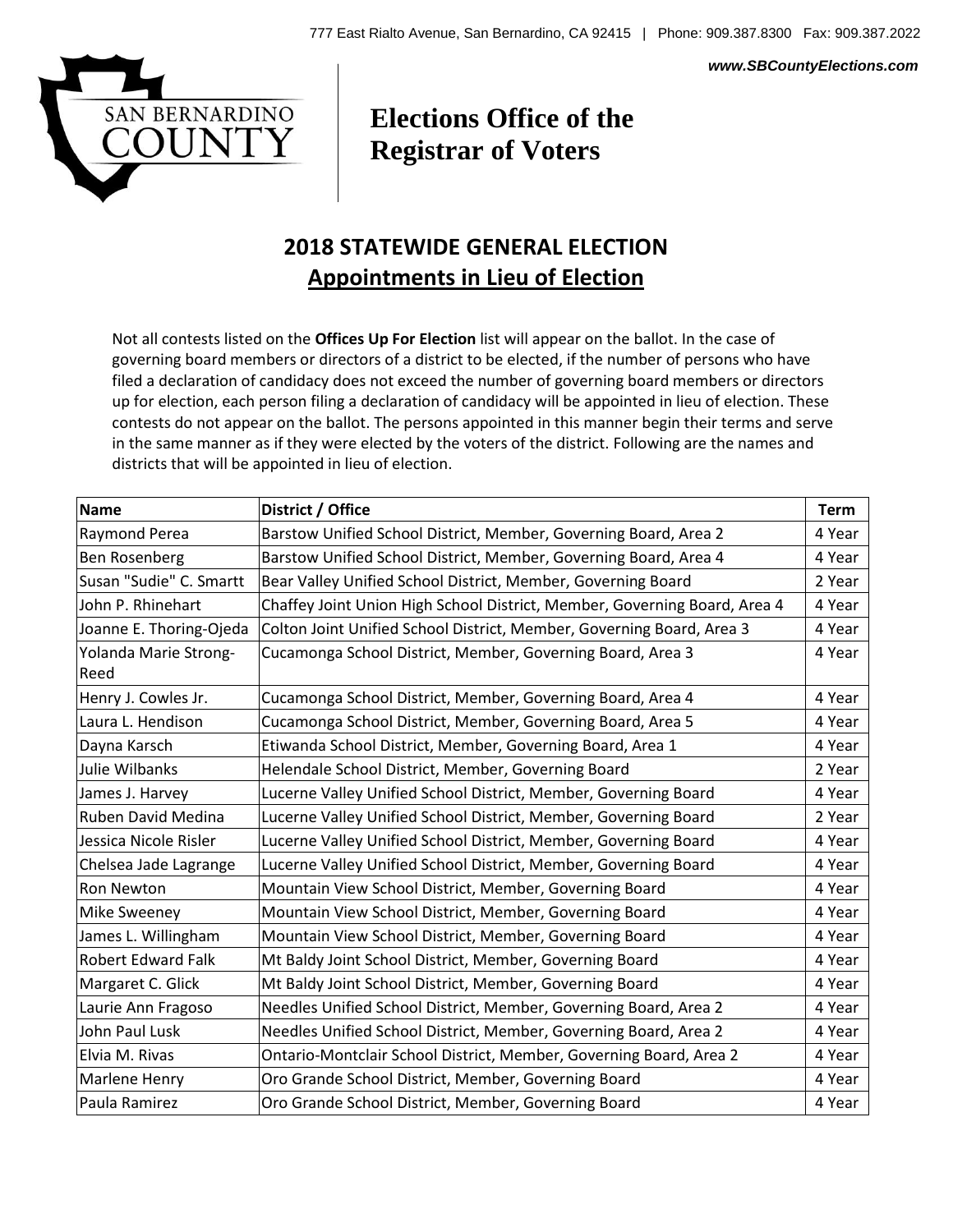| <b>Name</b>                   | District / Office                                                                                 | <b>Term</b> |
|-------------------------------|---------------------------------------------------------------------------------------------------|-------------|
| <b>Charles David Renquest</b> | Palo Verde Community College District, Member, Governing Board, Area 2                            | 4 Year      |
| <b>Brian Gary Boatwright</b>  | Silver Valley Unified School District, Member, Governing Board, Area 1                            | 4 Year      |
| Lynn Mc Kee                   | Silver Valley Unified School District, Member, Governing Board, Area 1                            | 4 Year      |
| Heather R. Reid               | Silver Valley Unified School District, Member, Governing Board, Area 2                            | 4 Year      |
| Christina Behringer           | Snowline Joint Unified School District, Member, Governing Board, Area 1                           | 4 Year      |
| Steven "Mr. C"                | Snowline Joint Unified School District, Member, Governing Board, Area 3                           | 4 Year      |
| Coulombe                      |                                                                                                   |             |
| <b>Marcus Hernandez</b>       | Snowline Joint Unified School District, Member, Governing Board, Area 4                           | 4 Year      |
| Skylar Wayne McCullar         | Trona Joint Unified School District, Member, Governing Board                                      | 4 Year      |
| Priscilla R. Benadom          | Trona Joint Unified School District, Member, Governing Board                                      | 4 Year      |
| Cathy Heseman                 | Trona Joint Unified School District, Member, Governing Board                                      | 4 Year      |
| Allen G. Williams             | Victor Elementary School District, Member, Governing Board, Area 2                                | 4 Year      |
| Gary Elder                    | Victor Elementary School District, Member, Governing Board, Area 5                                | 4 Year      |
| Rosilicie Ochoa Bogh          | Yucaipa-Calimesa Joint Unified School District, Member, Governing Board                           | 2 Year      |
| Sharon F. Bannister           | Yucaipa-Calimesa Joint Unified School District, Member, Governing Board,<br>Area 4                | 4 Year      |
| Karen Madison                 | Apple Valley Foothill County Water District, Member, Board of Directors                           | 4 Year      |
| Suzanne Smith                 | Apple Valley Foothill County Water District, Member, Board of Directors                           | 4 Year      |
| Scott W. Drake                | Apple Valley Foothill County Water District, Member, Board of Directors                           | 2 Year      |
| Roxanne Roberson              | Apple Valley Heights County Water District, Member, Board of Directors                            | 2 Year      |
| Patricia L. Duwel             | Apple Valley Heights County Water District, Member, Board of Directors                            | 4 Year      |
| William Woody                 | Apple Valley Heights County Water District, Member, Board of Directors                            | 4 Year      |
| Larry Hunter                  | Apple Valley Heights County Water District, Member, Board of Directors                            | 4 Year      |
| Rickey Lee Weber              | Arrowbear Park County Water District, Member, Board of Directors                                  | 4 Year      |
| Patricia E. Oberlies          | Arrowbear Park County Water District, Member, Board of Directors                                  | 4 Year      |
| Robert M. Stapp               | Barstow Heights Community Services District, Member, Board of Directors                           | 4 Year      |
| Jeanette Hayhurst             | Barstow Heights Community Services District, Member, Board of Directors                           | 4 Year      |
| Gene Low                      | Barstow Heights Community Services District, Member, Board of Directors                           | 2 Year      |
| Robert C. Ludecke             | Big Bear Municipal Water District, Member, Board of Directors, Division 1                         | 4 Year      |
|                               | Charles Andrew Brewster Big Bear Municipal Water District, Member, Board of Directors, Division 3 | 4 Year      |
| Janet E. Koch                 | Big River Community Services District, Member, Board of Directors                                 | 4 Year      |
| Sonya A. Hanson-Vingo         | Big River Community Services District, Member, Board of Directors                                 | 4 Year      |
| Cheryl Pomeroy                | Big River Community Services District, Member, Board of Directors                                 | 2 Year      |
| <b>Terry King</b>             | Chino Basin Water Conservation District, Member, Board of Directors, Div. 1                       | 4 Year      |
| Ryan Sonnenberg               | Chino Basin Water Conservation District, Member, Board of Directors, Div. 7                       | 4 Year      |
| Harvey Luth                   | Chino Valley Independent Fire District, Member, Board of Directors                                | 2 Year      |
| Jack Pace Winsten             | Crestline Sanitation District, Member, Board of Directors                                         | 4 Year      |
| Ken Nelsen                    | Crestline Sanitation District, Member, Board of Directors                                         | 4 Year      |
| Darel V. Davis                | Crestline Village Water District, Member, Board of Directors                                      | 4 Year      |
| Robert Kinzel                 | Crestline Village Water District, Member, Board of Directors                                      | 4 Year      |
| Steven C. Farrell             | Crestline Village Water District, Member, Board of Directors                                      | 4 Year      |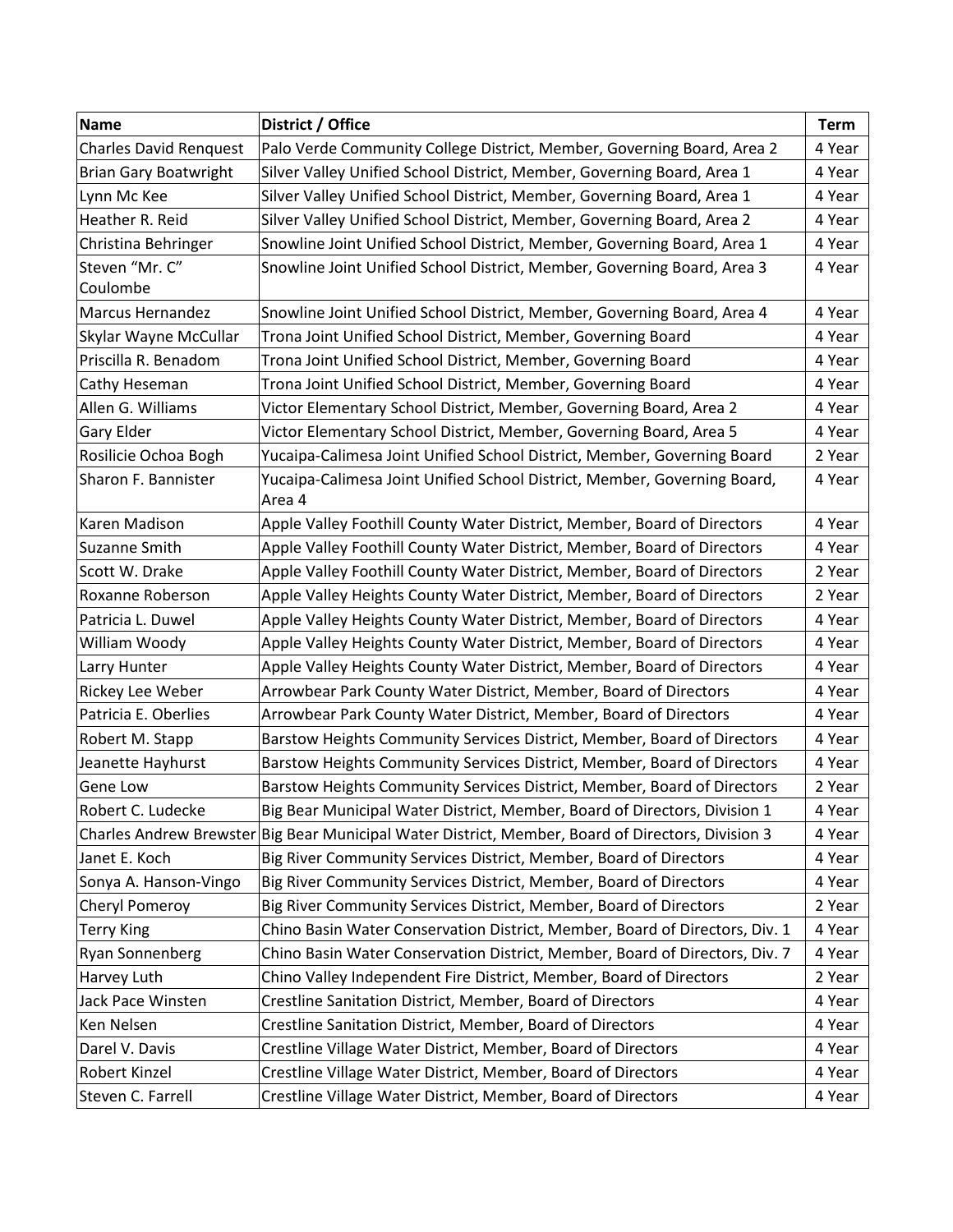| <b>Name</b>              | District / Office                                                                          | <b>Term</b> |
|--------------------------|--------------------------------------------------------------------------------------------|-------------|
| Thomas C. Newell         | Crestline-Lake Arrowhead Water Agency, Member, Board of Directors, Div. 1                  | 2 Year      |
| Steven D. Wood           | Crestline-Lake Arrowhead Water Agency, Member, Board of Directors, Div. 2                  | 4 Year      |
| Bruce D. Risher          | Crestline-Lake Arrowhead Water Agency, Member, Board of Directors, Div. 4                  | 4 Year      |
| Kenneth A. Eaton         | Crestline-Lake Arrowhead Water Agency, Member, Board of Directors, Div. 5                  | 2 Year      |
| H. Lee Hiett             | Daggett Community Services District, Member, Board of Directors                            | 4 Year      |
| Mentie B. Hazelett       | Daggett Community Services District, Member, Board of Directors                            | 4 Year      |
| Ron Clark                | Helendale Community Services District, Member, Board of Directors                          | 4 Year      |
| Craig J. Schneider       | Helendale Community Services District, Member, Board of Directors                          | 4 Year      |
| Tim Smith                | Helendale Community Services District, Member, Board of Directors                          | 4 Year      |
| Henry Hudson Spiller     | Helendale Community Services District, Member, Board of Directors                          | 2 Year      |
| Sheldon Hough            | Hi-Desert Water District, Member, Board of Directors                                       | 4 Year      |
| Dan Munsey               | Hi-Desert Water District, Member, Board of Directors                                       | 4 Year      |
| Roger Mayes              | Hi-Desert Water District, Member, Board of Directors                                       | 4 Year      |
| Paul Hofer               | Inland Empire Utilities Agency, Member, Board of Directors, Division 2                     | 4 Year      |
| Eric L. Koester          | Juniper-Riviera County Water District, Member, Board of Directors                          | 4 Year      |
| Charlene M. Grenier      | Juniper-Riviera County Water District, Member, Board of Directors                          | 4 Year      |
| Lorrie L. Steely         | Juniper-Riviera County Water District, Member, Board of Directors                          | 2 Year      |
| Daniel J. Taylor         | Juniper-Riviera County Water District, Member, Board of Directors                          | 2 Year      |
| Steven Robert Keefe      | Lake Arrowhead Community Services District, Member, Board of Directors,                    | 4 Year      |
| John M. O'Brien          | Division 2<br>Lake Arrowhead Community Services District, Member, Board of Directors,      | 4 Year      |
|                          | Division 3                                                                                 |             |
| <b>Ryan Gross</b>        | Lake Arrowhead Community Services District, Member, Board of Directors,<br>Division 5      | 4 Year      |
| Jim Ventura              | Mojave Water Agency, Member, Board of Directors, Division 2                                | 4 Year      |
| Jeanette Hayhurst        | Mojave Water Agency, Member, Board of Directors, Division 6                                | 4 Year      |
| G. Michael Milhiser      | Monte Vista Water District, Member, Board of Directors                                     | 4 Year      |
| Philip L. Erwin          | Monte Vista Water District, Member, Board of Directors                                     | 4 Year      |
| Gayl Swarat              | Morongo Valley Community Services District, Member, Board of Directors                     | 4 Year      |
| Kristina H. Brook        | Morongo Valley Community Services District, Member, Board of Directors                     | 4 Year      |
| Laurie A. Klimowicz      | Morongo Valley Community Services District, Member, Board of Directors                     | 4 Year      |
| Roberta "Gigi" Bannister | Rim of the World Park and Recreation Member, Board of Directors                            | 4 Year      |
| Lawrence A. Mainez       | Rim of the World Park and Recreation Member, Board of Directors                            | 4 Year      |
| Mike Milliorn            | Rim of the World Park and Recreation Member, Board of Directors                            | 4 Year      |
| Errol J. Mackzum         | Running Springs Water District, Member, Board of Directors                                 | 2 Year      |
| Cheryl Ann Robinson      | San Bernardino Mountains Community Hospital District, Member, Board of<br>Directors        | 4 Year      |
| Kieth J. Burkart         | San Bernardino Mountains Community Hospital District, Member, Board of<br><b>Directors</b> | 4 Year      |
| Barry Richard Hoy        | San Bernardino Mountains Community Hospital District, Member, Board of<br><b>Directors</b> | 4 Year      |